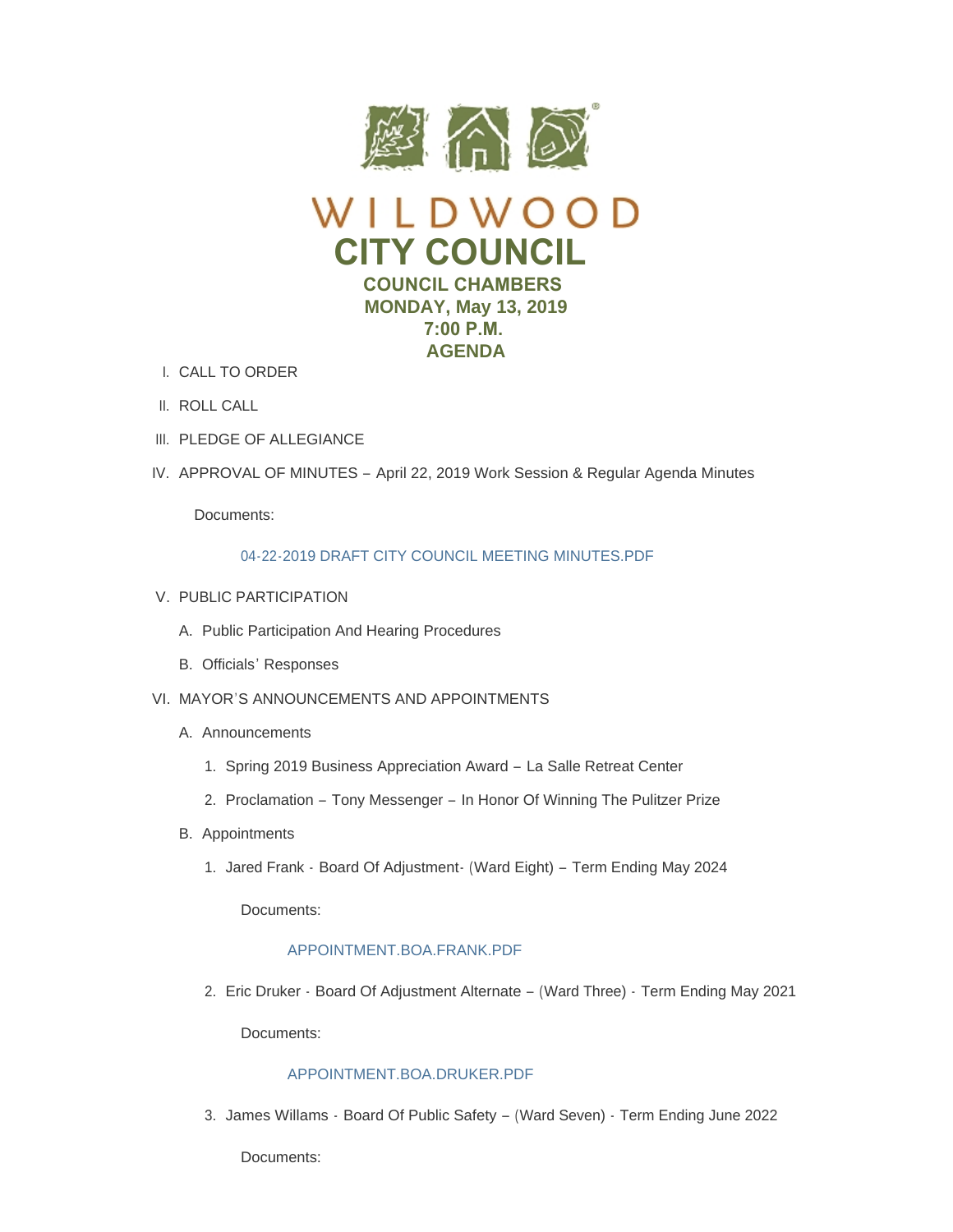## [APPOINTMENT.BPS.WILLIAMS.PDF](https://www.cityofwildwood.com/AgendaCenter/ViewFile/Item/20294?fileID=26084)

4. Jan Stevens - Historic Preservation Commission - (Ward Three) - Term Ending May 2022

Documents:

# [APPOINTMENT.HPC.STEVENS.PDF](https://www.cityofwildwood.com/AgendaCenter/ViewFile/Item/20295?fileID=26085)

5. Jim Baugus - Town Center Update Committee – (Ward Three)

Documents:

## [APPOINTMENT.TCUC.BAUGUS.PDF](https://www.cityofwildwood.com/AgendaCenter/ViewFile/Item/20296?fileID=26086)

- VII. PUBLIC HEARING(S)
	- A. H.R. 1-19 The Marianist Province In The U.S., C/O Curtis Ballenger, 4000 State Route 109, Wildwood, Missouri, 63025 - A Request To Place A Family Retreat Lodge, Which Is Located At 4000 State Route 109 (Locator Number: 26V310045), Known As Marycliff (Formerly Woodcliff), C. 1905, Per St. Louis County Tax Records, C. 1891 Per City Of Wildwood's Historic Building Inventory [Survey 2014-15, Updated 12-6-2018, Page 120 Of 343], On The City's Historic Register. This Tract Of Land Is Zoned NU Non-Urban Residence District. The Property Owners Submitted An Application To Place This Building Onto The City's Historic Register, With The Intent Of Its Continued Use As A Family Retreat Lodge At The Marianist Retreat Center, And No Requested Incentives From The City Of Wildwood. (Ward Six)

Documents:

#### PUBLIC HEARING - [H.R. 1-19 THE MARIANIST PROVINICE IN THE U.S..PDF](https://www.cityofwildwood.com/AgendaCenter/ViewFile/Item/20236?fileID=26052)

## VIII. LEGISLATION

- UNFINISHED BUSINESS A.
	- BILL #2466 1.
		- AN ORDINANCE OF THE CITY OF WILDWOOD, MISSOURI, AMENDING SCHEDULE IX OF TITLE III OF THE CODE OF ORDINANCES OF THE CITY OF WILDWOOD BY ESTABLISHING NO PARKING RESTRICTIONS ON WATERSIDE DRIVE AND PIERSIDE LANE AND AUTHORIZING THE INSTALLATION OF NO PARKING SIGNS BY THE TRAFFIC ENGINEER. *Recommended by the Board of Public Safety* (Second Reading) (Ward - Seven)

Direct Budgetary Impact: <\$500.00

Documents:

#### [BILL 2466.PDF](https://www.cityofwildwood.com/AgendaCenter/ViewFile/Item/20239?fileID=26053)

BILL #2467 2.

AN ORDINANCE AUTHORIZING THE MAYOR OF THE CITY OF WILDWOOD, MISSOURI,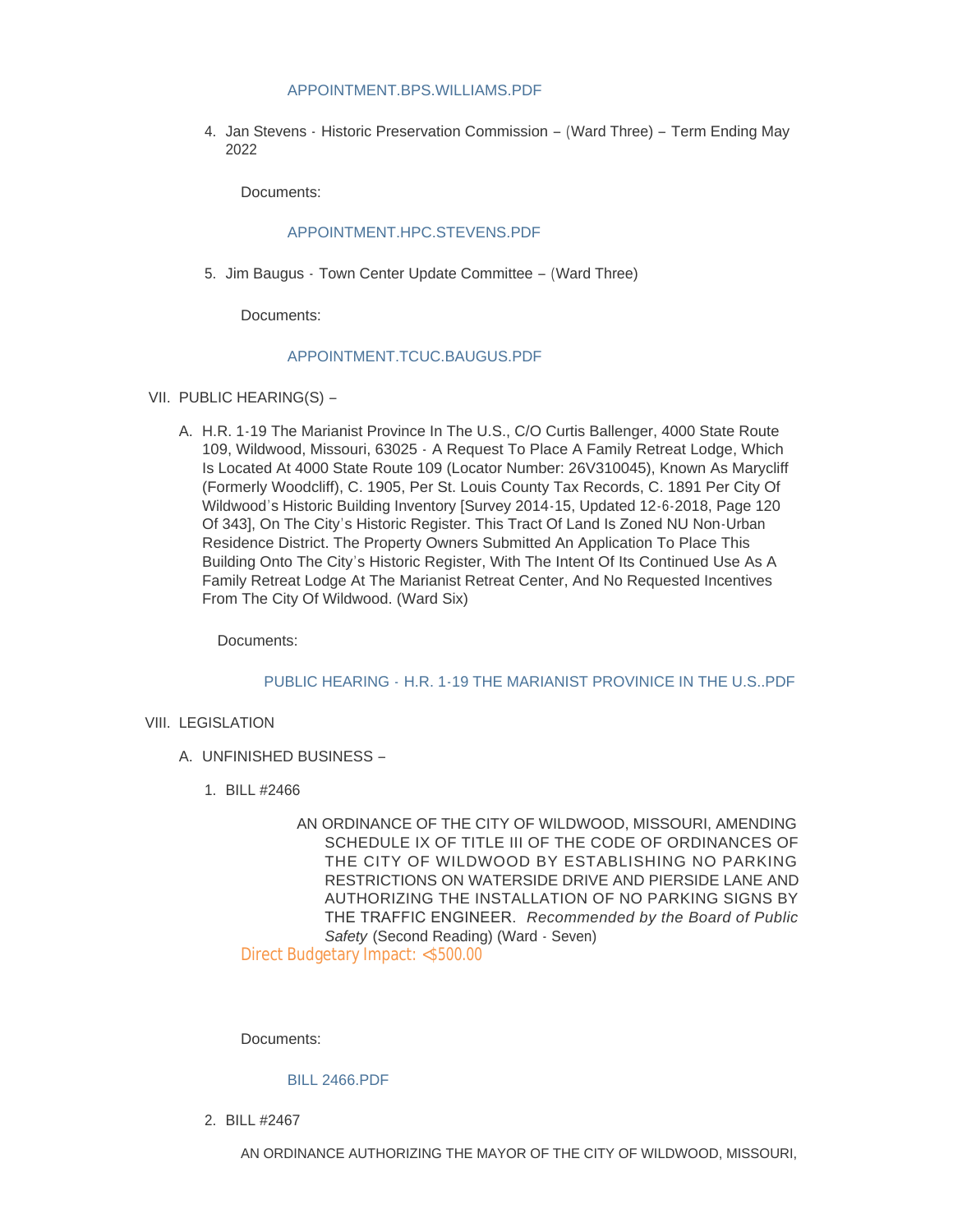TO EXECUTE A CONTRACT ON BEHALF OF THE CITY OF WILDWOOD WITH N.B. WEST CONTRACTING COMPANY FOR THE RESURFACING OF VARIOUS PUBLIC STREETS WITHIN THE CITY OF WILDWOOD, INCLUDING TRAFFIC CONTROL AND OTHER INCIDENTAL ITEMS AS SHOWN ON THE CONSTRUCTION DRAWINGS AND SPECIFICATIONS. *Recommended by the Administration / Public Works Committee* (Second Reading) (Wards - One, Six, Seven and Eight) Direct Budgetary Impact: \$557,586.00

Documents:

# [BILL 2467.PDF](https://www.cityofwildwood.com/AgendaCenter/ViewFile/Item/20240?fileID=26054)

BILL #2468 3.

AN ORDINANCE AUTHORIZING THE MAYOR OF THE CITY OF WILDWOOD, MISSOURI TO EXECUTE A CONSULTANT/SERVICES AGREEMENT ON BEHALF OF THE CITY OF WILDWOOD WITH CDG ENGINEERS, INC. FOR THE PRELIMINARY DESIGN OF THREE BRIDGES LOCATED ON OSSENFORT AND WILD HORSE CREEK ROADS WITHIN THE CITY OF WILDWOOD. *Recommended by the Administration / Public Works Committee* (Second Reading) (Wards One) Direct Budgetary Impact: \$130,900.00

Documents:

## [BILL 2468.PDF](https://www.cityofwildwood.com/AgendaCenter/ViewFile/Item/20241?fileID=26055)

BILL #2469 4.

AN ORDINANCE BY THE CITY COUNCIL OF THE CITY OF WILDWOOD, MISSOURI AUTHORIZING CERTAIN MODIFICATIONS TO EXISTING C-8 PLANNED COMMERCIAL DISTRICT ORDINANCE #24141 WHICH GOVERNS A MIXED-USE DEVELOPMENT LOCATED IN THE CITY'S TOWN CENTER DOWNTOWN AND NEIGHBORHOOD GENERAL DISTRICTS, BY ALLOWING FOR A FIFTH STORY TO BE ADDED TO THE ALLOWABLE FOUR (4) STORY BUILDING TO ACCOMMODATE LARGER RESIDENTIAL UNITS, WITH SUCH BEING CONSISTENT WITH THE FAVORABLE ACTION OF THE PLANNING AND ZONING COMMISSION THAT IS SET FORTH IN ITS MARCH 181 2019 LETTER OF RECOMMENDATION ON THE SAME. *Recommended by the Planning and Zoning Commission* (Second Reading) (Ward Eight) Direct Budgetary Impact: None

Documents:

#### [BILL 2469.PDF](https://www.cityofwildwood.com/AgendaCenter/ViewFile/Item/20242?fileID=26056)

- B. NEW BUSINESS
	- BILL #2470 1.

AN ORDINANCE BY THE CITY COUNCIL OF THE CITY OF WILDWOOD, MISSOURI AUTHORIZING THE DIVISION OF A TEN (10) ACRE TRACT OF LAND, ADDRESSED AS 2208 WILD HORSE CREEK ROAD [LOCATOR NUMBER 23X520052], WHICH IS LOCATED IN PART OF THE NORTHEAST ¼ OF THE NORTHWEST ¼ AND IN PART OF THE NORTHWEST ¼ AND THE NORTHEAST ¼ OF SECTION 4, TOWNSHIP 44 NORTH, RANGE 3 EAST, CITY OF WILDWOOD, ST. LOUIS COUNTY, MISSOURI; AND, MORE SPECIFICALLY, SITUATED ON THE EAST SIDE OF WILD HORSE CREEK ROAD, NORTH OF STATE ROUTE 100, FOR THE PURPOSES OF SUBDIVIDING IT INTO TWO (2) PARCELS OF GROUND, WITH THEIR SIZES BEING 5.24 ACRES AND 4.76 ACRES IN AREA, AND HEREAFTER TO BE KNOWN AS LOTS 1 AND 2 OF SWEETGRASS FARM. *Recommended by the Department of Planning* (First Reading)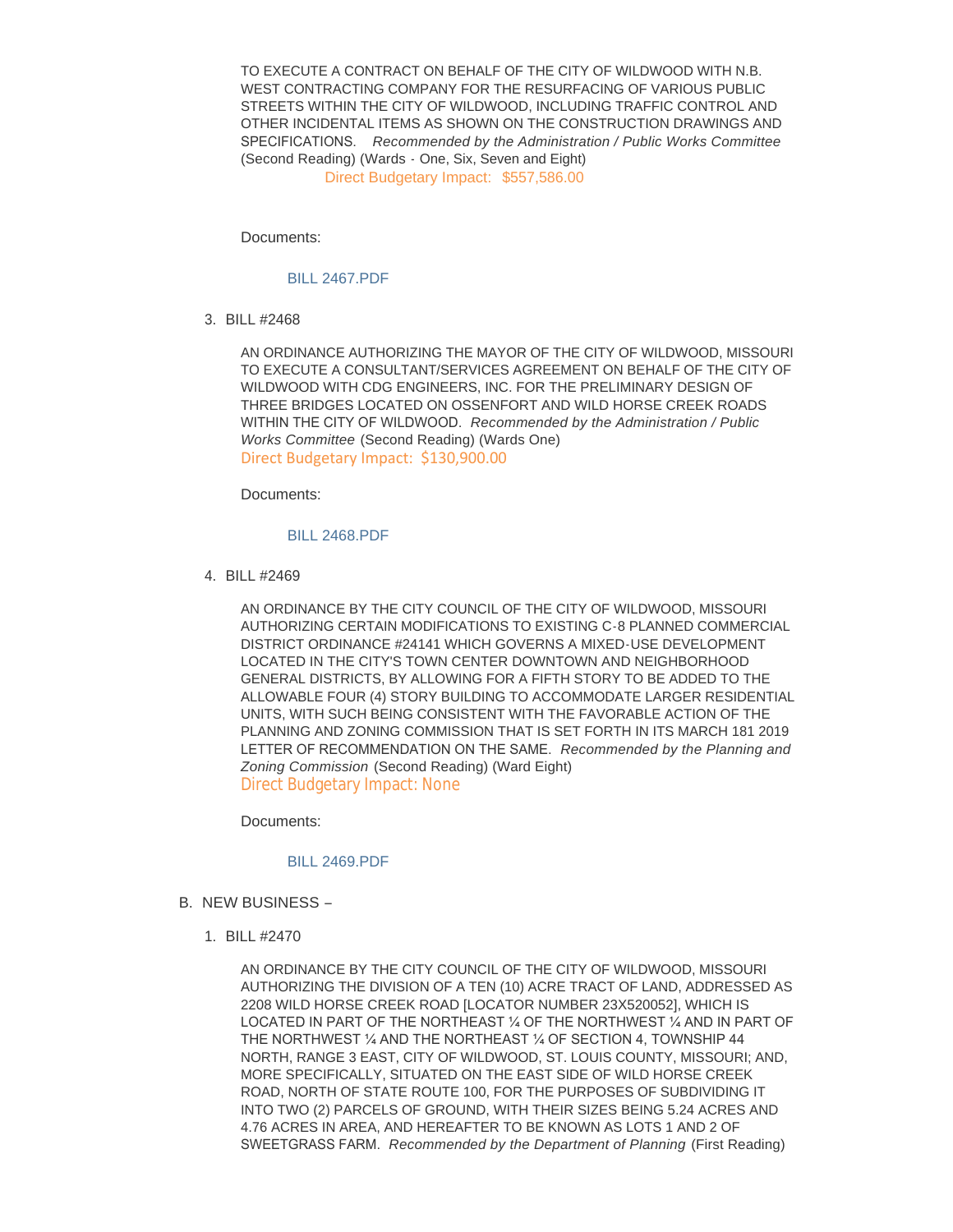(Ward One) Direct Budgetary Impact: None

Documents:

## [BILL 2470.PDF](https://www.cityofwildwood.com/AgendaCenter/ViewFile/Item/20244?fileID=26057)

BILL #2471 2.

AN ORDINANCE BY THE CITY COUNCIL OF THE CITY OF WILDWOOD, MISSOURI AUTHORIZING THE CONSOLIDATION OF THREE (3) LOTS, KNOWN AS PARCELS 1, 2, AND 3 (IDENTIFIED BY ST. LOUIS COUNTY ASSESSOR'S LOCATOR NUMBERS 24X630042, 24X630031, AND 24X630020), ALL BEING LOCATED IN THE SOUTHEAST QUARTER OF THE SOUTHEAST QUARTER OF SECTION 4 AND THE NORTHEAST QUARTER OF THE NORTHEAST QUARTER OF SECTION 9, TOWNSHIP 44 NORTH, RANGE 3 EAST, CITY OF WILDWOOD, ST. LOUIS COUNTY, MISSOURI AND, MORE SPECIFICALLY, SITUATED AT THE SOUTHEAST INTERSECTION OF ST. ALBANS ROAD AND OLD MANCHESTER ROAD, EAST OF STATE ROUTE 100; THEREBY CREATING TWO (2) NEWLY-CONFIGURED PROPERTIES IN GREATER CONFORMANCE TO MUNICIPAL ACREAGE REQUIREMENTS, TO BE HEREAFTER KNOWN AS ADJUSTED LOTS A AND B OF KRUEGER'S ROCKWOOD ESTATE. *Recommended by the Department of Planning* (First Reading) (Ward One) Direct Budgetary Impact: None

Documents:

#### [BILL 2471.PDF](https://www.cityofwildwood.com/AgendaCenter/ViewFile/Item/20245?fileID=26058)

BILL #2472 3.

AN ORDINANCE BY THE CITY COUNCIL OF THE CITY OF WILDWOOD, MISSOURI AUTHORIZING THE MAYOR OF THE CITY OF WILDWOOD, MISSOURI TO ENTER INTO A PURCHASE AGREEMENT WITH A CERTAIN LANDOWNER (G&S Acquisitions) CONTROLLING A SINGLE PROPERTY BEING LOCATED AT 16910 MANCHESTER ROAD/ST. LOUIS COUNTY LOCATOR NUMBER 24V521232, FOR THE TOTAL AMOUNT OF SEVENTY-FIVE THOUSAND DOLLARS (\$75,000.00), WHICH WILL PROVIDE TO THE CITY OF WILDWOOD, MISSOURI ADDITIONAL AREA FOR THE CONSTRUCTION OF ITS PHASE THREE STREETSCAPE PROJECT, A NEW TRAILHEAD, AND NEW MUNICIPAL PARKING SPACES TO SUPPORT THE GROVER BUSINESS DISTRICT. *Recommended by the Planning and Parks Committee* (First Reading) (Ward Eight) Direct Budgetary Impact: \$75,000.00

Documents:

# [BILL 2472.PDF](https://www.cityofwildwood.com/AgendaCenter/ViewFile/Item/20246?fileID=26059)

BILL #2473 4.

AN ORDINANCE OF THE CITY OF WILDWOOD, MISSOURI, AMENDING ARTICLE I OF TITLE III OF THE CODE OF ORDINANCES OF THE CITY OF WILDWOOD BY ENACTING A NEW SECTION 304.335; AND PROVIDING REGULATIONS ON THE USE OF SEAT BELTS IN PASSENGER CARS. *Recommended by the Board of Public Safety* (First Reading) (Wards - All)

#### Direct Budgetary Impact: None

Documents: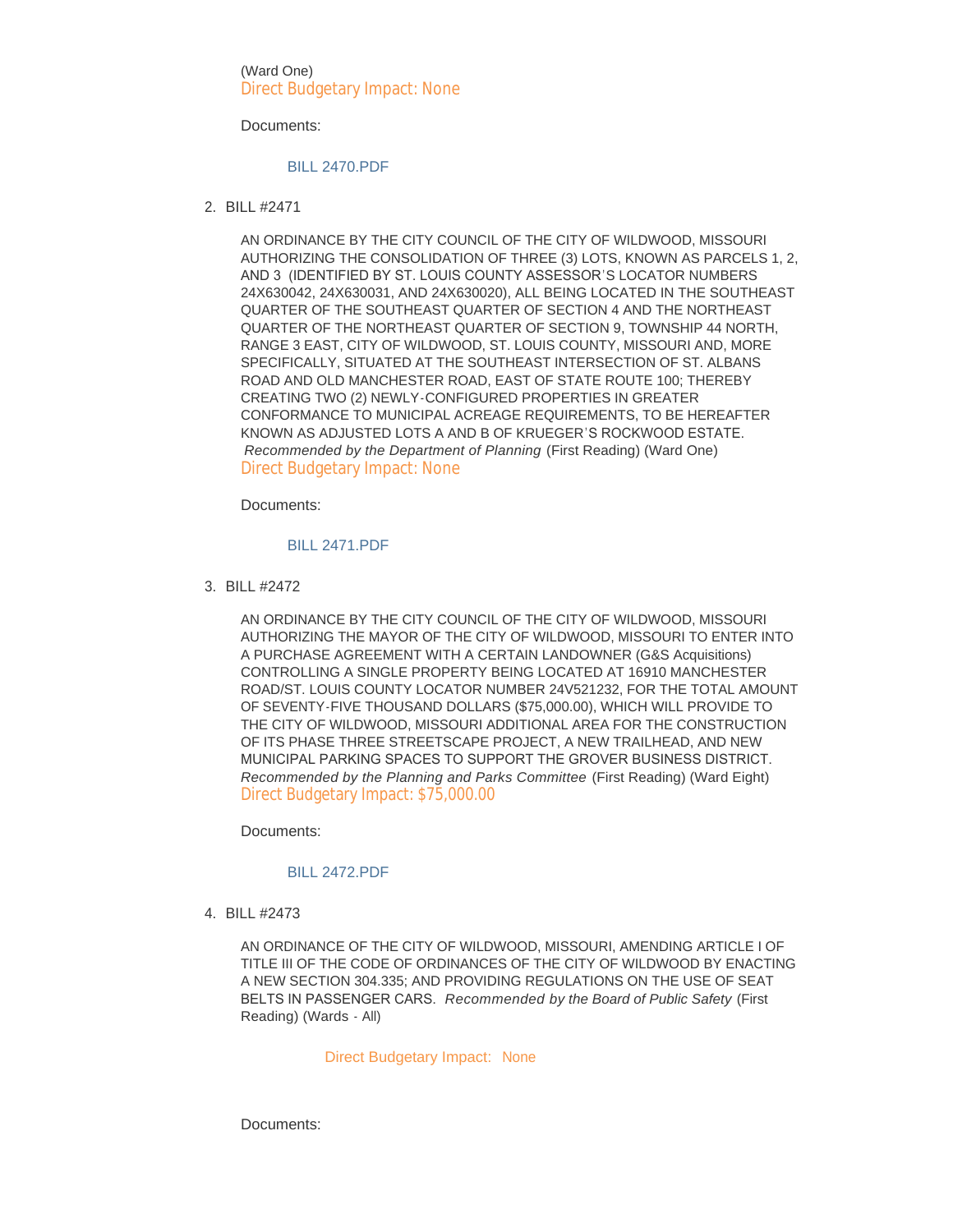## [BILL 2473.PDF](https://www.cityofwildwood.com/AgendaCenter/ViewFile/Item/20247?fileID=26060)

BILL #2474 5.

AN ORDINANCE OF THE CITY OF WILDWOOD, MISSOURI, AUTHORIZING THE MAYOR TO NEGOTIATE AND EXECUTE A TRANSPORTATION ALTERNATIVES FUNDS SUPPLEMENTAL AGREEMENT BY AND BETWEEN THE CITY OF WILDWOOD AND THE MISSOURI HIGHWAYS AND TRANSPORTATION COMMISSION FOR THE CONSTRUCTION OF THE MANCHESTER ROAD SHARED USE PATH. *Recommended by the Department of Public Works* (First Reading) (Wards - One) Direct Budgetary Impact: \$85,000.00 Savings

Documents:

#### [BILL 2474.PDF](https://www.cityofwildwood.com/AgendaCenter/ViewFile/Item/20248?fileID=26061)

- IX. RESOLUTIONS
	- A. RESOLUTION #2019-21

A RESOLUTION BY THE COUNCIL OF THE CITY OF WILDWOOD, MISSOURI, AUTHORIZING THE MAYOR TO EXECUTE A RIGHT-OF-WAY GRANT FOR ACQUISITION OF PERMANENT EASEMENTS IN CONJUNCTION WITH THE CONSTRUCTION OF A NEW SIDEWALK ALONG HIGHLAND VALLEY DRIVE WITHIN THE CITY OF WILDWOOD. *Recommended by the Department of Public Works* (Wards - Two) Direct Budgetary Impact: \$6,000.00

Documents:

## [RESOLUTION 2019-21.PDF](https://www.cityofwildwood.com/AgendaCenter/ViewFile/Item/20250?fileID=26062)

B. RESOLUTION #2019-22

A RESOLUTION BY THE CITY COUNCIL OF THE CITY OF WILDWOOD, MISSOURI ENDORSING AND, THEREBY RATIFYING, THE 2018 ACTION PLAN UPDATE FOR PARKS AND RECREATION, AS THE 2018 ACTION PLAN FOR PARKS AND RECREATION OF THE CITY OF WILDWOOD, MISSOURI. *Recommended by the Planning and Zoning Commission* (Wards – All) Direct Budgetary Impact: None

Documents:

# [RESOLUTION 2019-22.PDF](https://www.cityofwildwood.com/AgendaCenter/ViewFile/Item/20251?fileID=26063)

C. RESOLUTION #2019-23

A RESOLUTION FOR FORMATION OF A SPECIAL TASK FORCE TO ADDRESS CITY OF WILDWOOD WATERSHED EROSION INCLUDING CAULK'S CREEK. *Recommended by Council Member Remy* (Wards – Two, Three, Four, Five, Seven and Eight)

Documents:

## [RESOLUTION 2019-23.PDF](https://www.cityofwildwood.com/AgendaCenter/ViewFile/Item/20252?fileID=26064)

- X. MISCELLANEOUS
	- A. Receive And File None
	- B. In Memoriam For Larry Thompson Council Member Jordan